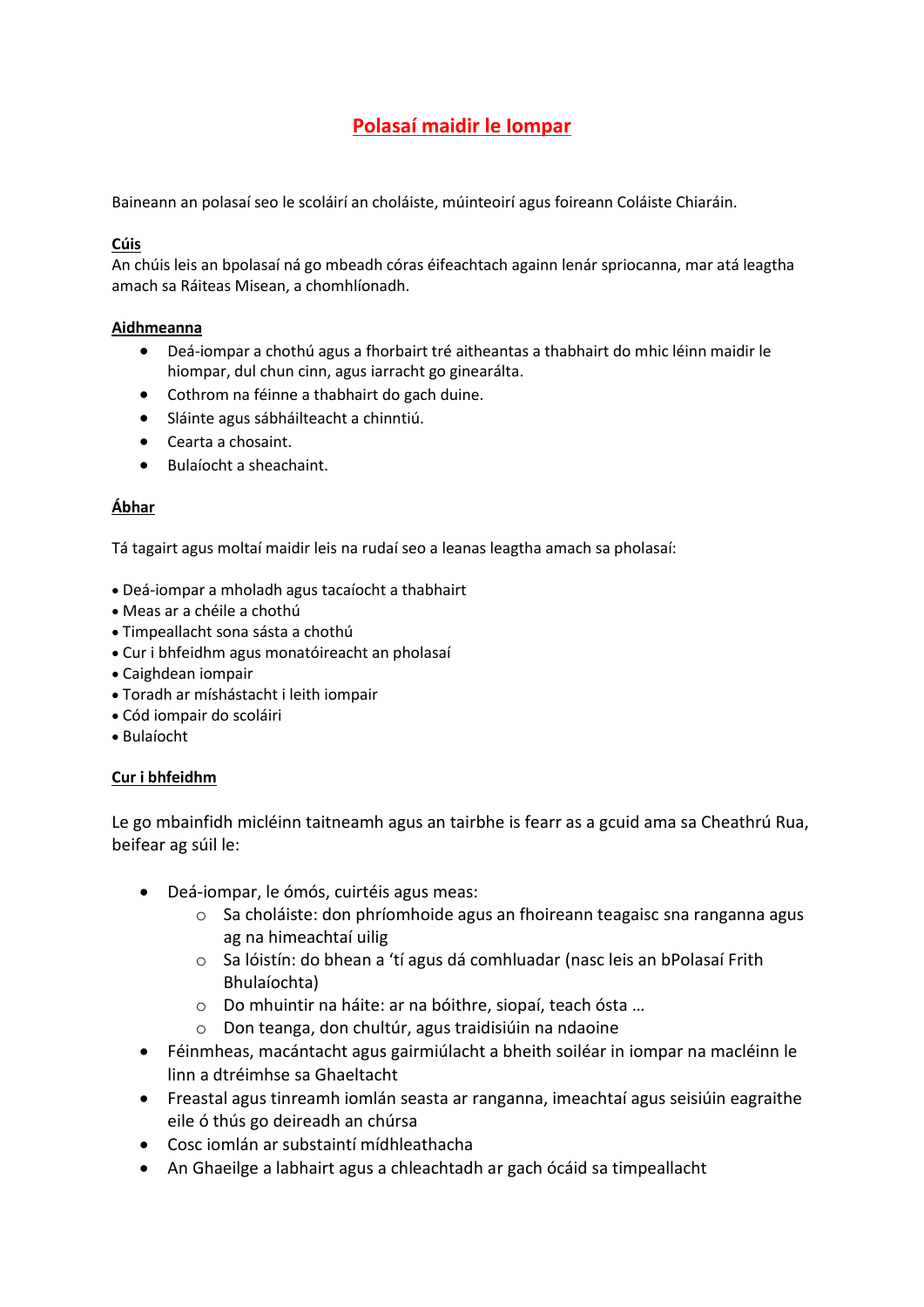Is ar mhaithe le deá-thoil agus le meas ar na micléinn uilig atá an polasaí iompar seo leagtha síos.

Beidh comhairle, cabhair agus tuiscint ar fáil i gcónaí óna stiúrthóirí agus ón bpríomhoide, nuair a theastaíonn sé ó aon mhacléinn. Is ar mhaithe libhse atá muidne ann.

Cóilín Ó Domhnaill (Stiúrthóir) Sean de Paor (Stiúrthóir)

*Cóilín Ó Domhnaill Sean de Paor*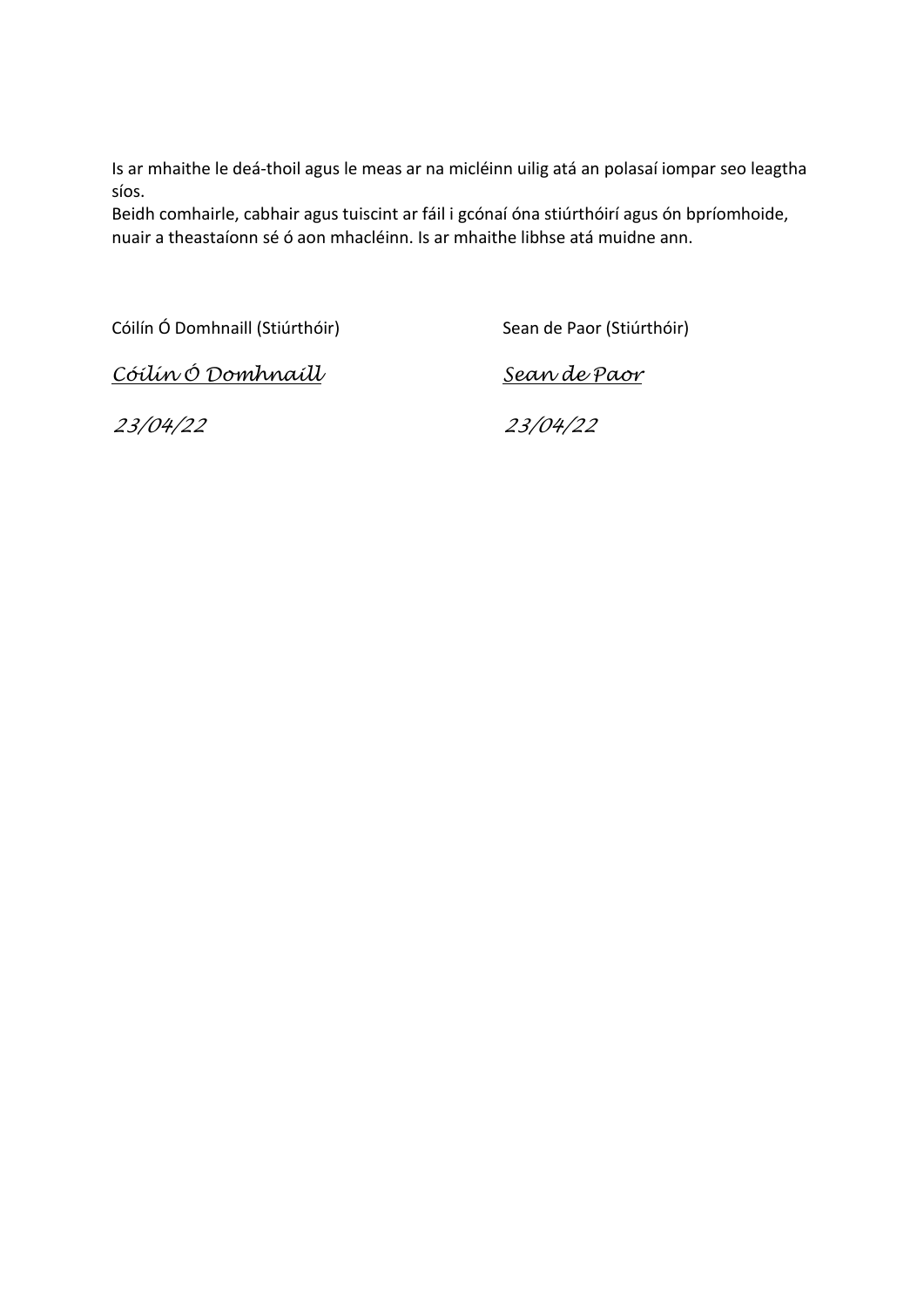## **Polasaí Maidir le hÚsáid na Teangan**

Baineann an polasaí le: scoláirí an choláiste, múinteoirí agus foireann Coláiste Chiaráin.

### **Cúis**

Is Coláiste lán Ghaelach í Coláiste Chiaráin.

#### **Aidhmeanna**

- Go bhfeidhmeodh an coláiste trí mheán na Gaeilge.
- Cruinneas agus saibhreas teanga a chothú, le go mbeidh ard chaighdeán Gaeilge sa choláiste.
- Go spreagfaí an teanga Gaeilge, cultúr na Gaeilge agus an cultúr Gaelach sa choláiste agus taobh amuigh den choláiste.
- Meas agus tuiscint don Ghaeilge a chothú i measc scoláirí agus pobal an choláiste uile.

## **Ábhar**

- Is í an Ghaeilge teanga chumarsáide agus teanga teagaisc an choláiste
- Déanfar gach iarracht an cultúr Gaelach a spreagadh trí cheoil, damhsa, scoraíochtaí, drámaíocht, díospóireacht agus imeachtaí Gaeilge agus Gaelacha eile.
- Go mbeidh múinteoirí an choláiste inniúil agus toilteanach a ngairm a dhéanamh go héifeachtach trí Ghaeilge.

#### **Cur i bhfeidhm agus monatóireacht**

Tá sé mar *aidhm* againn meas ar an nGaeilge a chothú agus a chruthú i measc na scoláirí, ionas go gcuirfidh siad aithne ar chultúr agus ar shaol na Gaeltachta go h-iomlán, idir cheol, rince, béaloideas agus gach gné eile a bhaineann le saol an cheantair.

- Tríd ranganna foirmeálta na maidine agus imeachtaí éagsúla na h-iarnóna agus tráthnóna déanfar *líofacht teanga* na micléinn a leathnú, a shaibhriú agus a neartú.
- Chuige sin beidh *dualgas agus oibleagáid* ar an macléinn féin an Ghaeilge a labhairt agus a chleachtadh ó thus deireadh an chúrsa. Beifear ag súil go mbeidh sé seo amhlaidh i dtimpeallacht an ionad-choláiste, sa teach lóistín agus i mórthimpeall na háite.
- Tabharfar spreagadh do na scoláirí machnamh a dhéanamh (Stop agus Smaoinigh) faoin meon atá acu i leith an Ghaeilge a úsáid ma tá siad ag streachailt agus molfar an iarracht atá á dhéanamh le córas luaíochta.
- Déanfar *monatóireacht agus measúnú* go leanúnach ar gach macléinn maidir le labhairt na Gaeilge. Beidh córas céimníoch i gceist sula mbeadh aon ghasúr curtha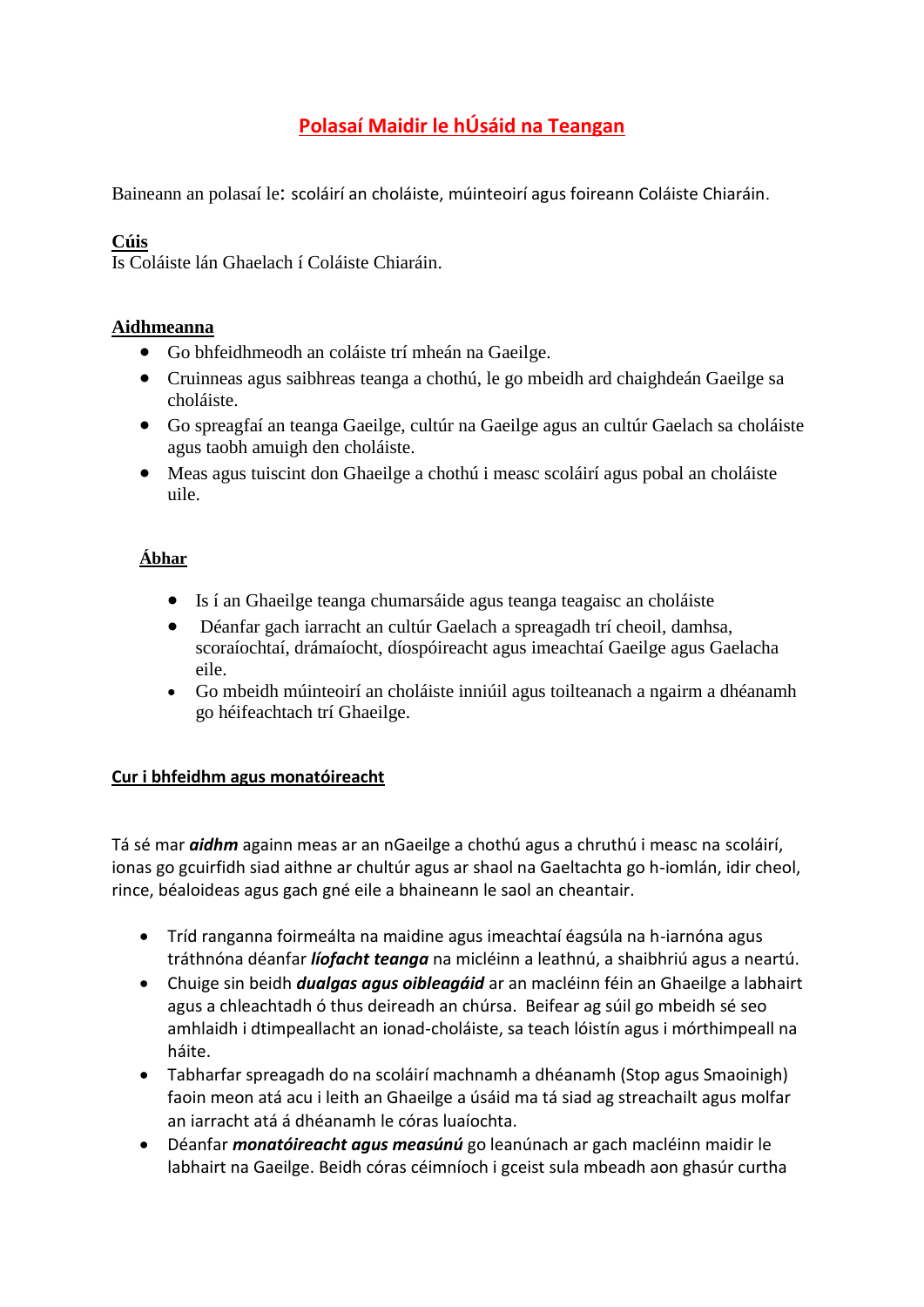abhaile mar gheall ar sáru Riail na Gaeilge ach má leanann scoláire ar aghaidh ag sáru an riail ainneoin gach cúnamh, comhairle agus treoir a bheith faighte d'fhéadfaí go gcuirfí abhaile iad ón chúrsa ar mhaithe le dul chun cinn scoláirí eile. (Féach Cód Iompar)

Cóilín Ó Domhnaill (Stiúrthóir) Sean de Paor (Stiúrthóir)

*Cóilín Ó Domhnaill Sean de Paor*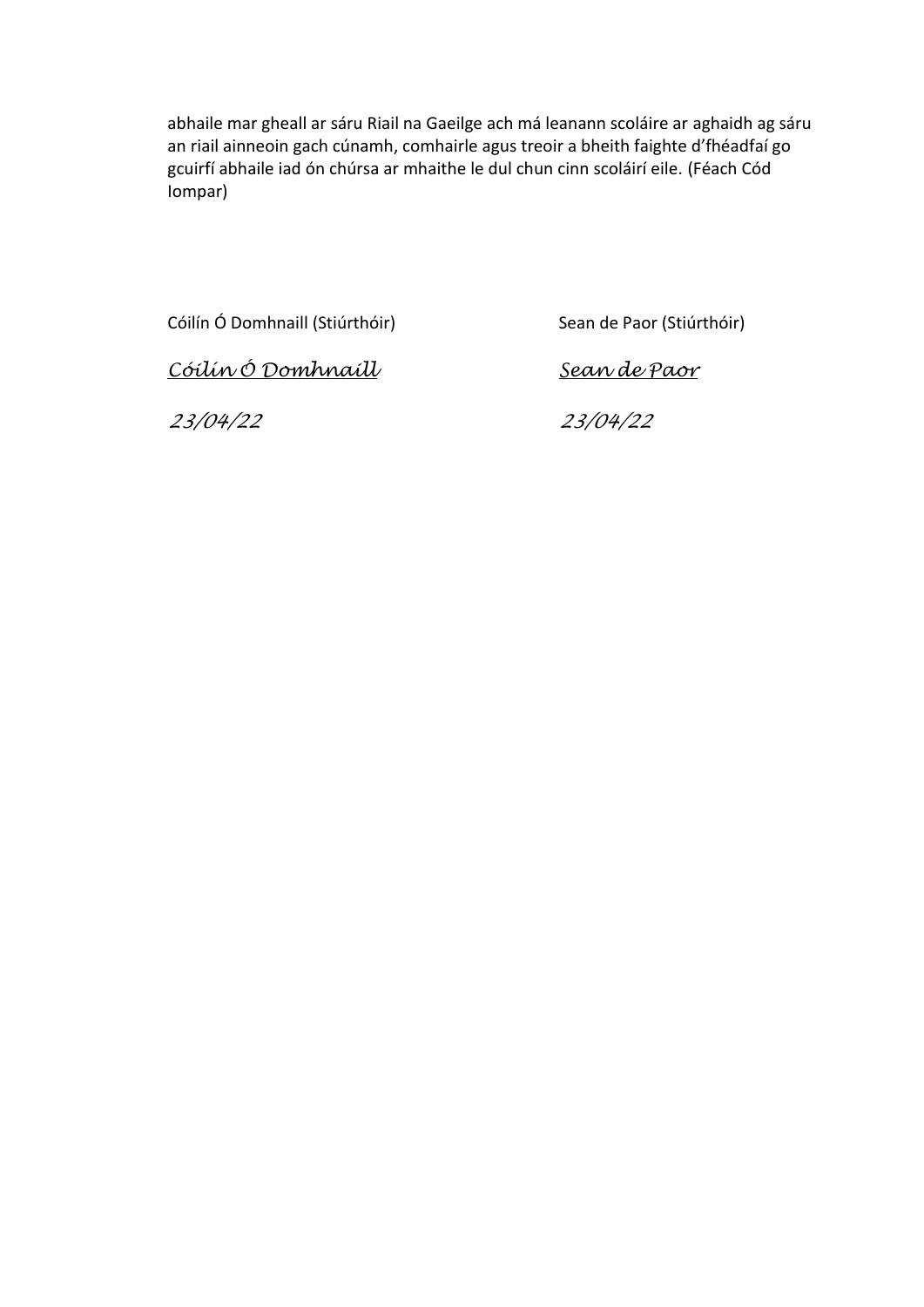# **Polasaí Maidir le Sláinte agus Sábháilteacht**

Baineann an polasaí le: An coláiste agus pobal an choláiste. Tá sábháilteacht, sláinte agus leas an mhicléinn fíor thabhachtach dúinn i gColáiste Chiaráin.

### **Cúis**

- Ionad oibre agus foghlamtha sábháilte a shólathar
- Cloí le dualgais dhleathúla
- Aird a dhíriú ar shábháilteacht
- Freagrachtaí agus dualgais a chinntiú

### **Aidhmeanna**

- Is mian linn Acht um Shábháilteachta agus Sláinte a chur i bhfeidhm.
- Beidh sé mar aidhm ag an gcoláiste go mbeidh timpeallacht shláintiúil agus shábháilte á shólathar do scoláirí, do fhostaithe agus do chuairteoirí araon.

## **Ábhar**

- 'Sé aidhm Choláiste Chiaráin Teo a chinntiú i gcás scoláirí/micléinn a bhíonn páirteach in aon cheann de chúrsaí na heagrachta go mbraithfidh siad sábháilte agus caomhnaithe le linn a dtréimhse pháirtíochta ar fad agus cosanta ó aon drochíde , míúsáid nó contúirt. Cuirfidh Coláiste Chiaráin Teo an cúram sin i gcrích trí roghnú agus maoirseacht an-chúramach a dhéanamh ar na tithe cónaithe ina gcuirimid na scoláirí, ar na múinteoirí agus ar an bhfoireann eile a fhostaíonn an eagraíocht agus trí féachaint chuige go bhfaigheann na scoláirí leordhóthain aire uathu siúd atá ina bhfeighil.
- Sa bhreis, déanann Coláiste Chiaráin iarracht díograiseach chun atmaisféar a chruthú ina mbíonn gaol oscailte, iontaobhach agus comhoibreach ag na scoláirí leis an eagraíocht agus go háirithe, leo siúd uile san eagraíocht agus lasmuigh di atá freagrach as a gcúram agus a ndul chun cinn.
- Is é polasaí daingean na heagraíochta déileáil go prás agus go hilghabhálach agus go cothrom le haon cheist a thógtar faoi leas aon scoláire. Tá baill fóirne faoi leith san eagraíocht (DIA/LDIA) ar a bhfuil cúram leas na scoláirí a chinntiú agus ar a bhfuil an cúram aon tuairisc nó líomhain faoi aon droch íde ar scoláire a chur in iúl láithreach don Stiúrthóir Pobalchúraim sa Bhord Sláinte áitiúil.

## **Cur i bhfeidhm agus monatóireacht**

- Déanann an fhoireann monatóireacht agus tuairisciú rialta ar chontúirtí.
- Tá próiséas freagrachta ar fáil ionas go ndéanfaidh baill foirne tuairisc i dtaobh contúirtí a thabharfaidís faoi deara i dtimpeallacht an choláiste.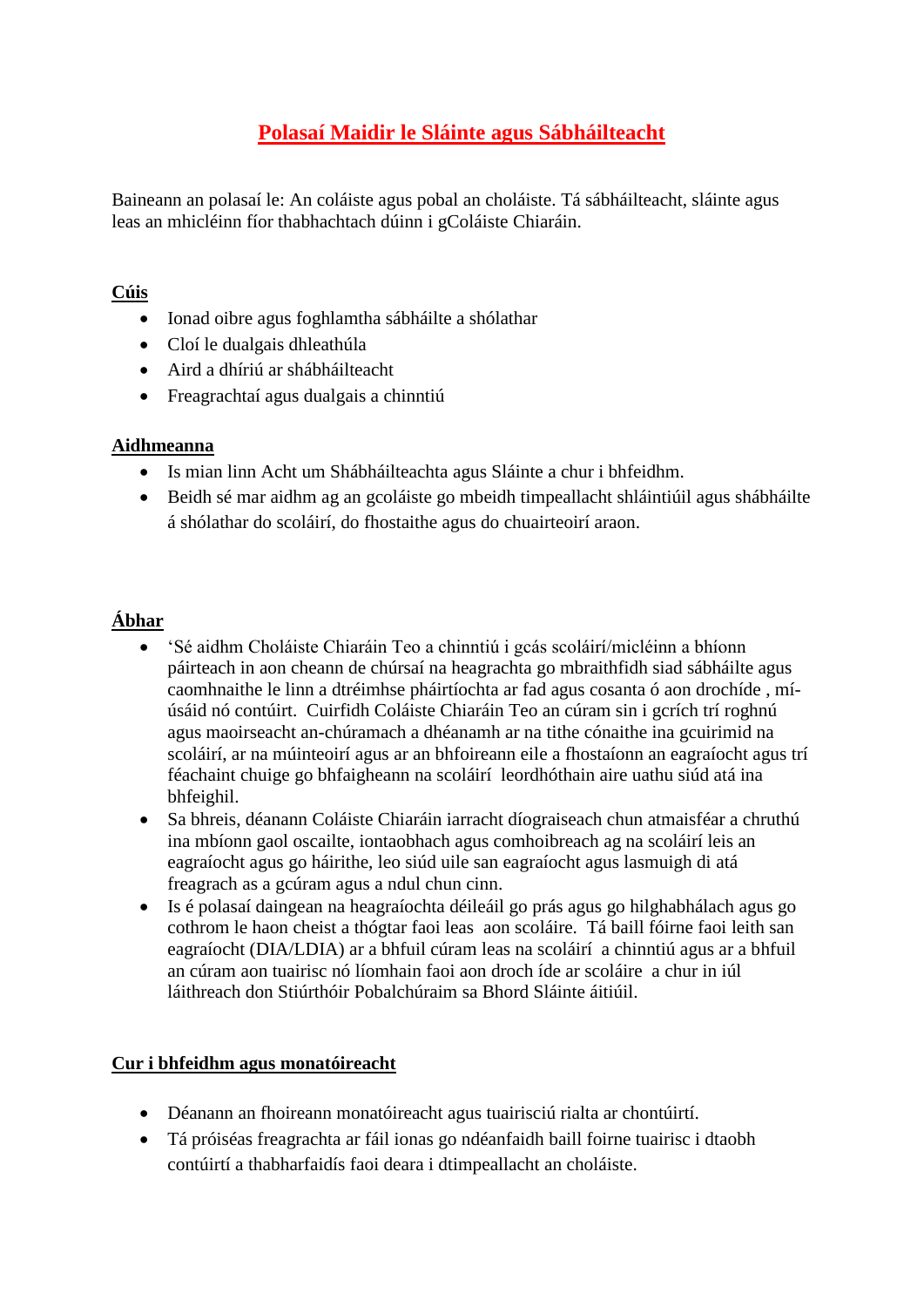- Tá gach duine ar an bhfoireann freagrach as sábháilteachais sa scoil ach cuirfear an príomhoide agus Údaráis an Choláiste ar an eolas faoi gach ní maidir le cúrsaí sábháilteachta san ionad scoile. Freagrachtaí faoi leith ag an bPríomhoide mar an Oifigeach agus Ionadaí Sábháilteachta feidhmiú chun réiteach a fháil ar chontúirt atá tagtha chun solais i rith an chúrsa.
- Cuirtear an Chód Smachta agus an Pholasaí Bulaíochta i bhfeidhm i gcónaí. Tugtar aird láithreach ar aon eachtra.
- Glantar an scoil chuile lá. Glantar na leithrisí gach lá. Tá triomadóirí lámha sa scoil.
- Tá fáil ar bhosca céad chabhair sa seomra foirne san ionad.
- Tá gach oide ar an eolais faoi na céimeanna cuí ba chóir a ghlacadh má tharlaíonn timpiste.
- Beidh liosta do na mac-léinn agus uimhreacha teagmhála baile ag an oifig agus ag an bpríomhoide.
- Beidh liostaí crochta maidir le h-uimhreacha éigeandála agus dochtúra.
- Cuirtear na tuistí ar an eolas láithreach faoi thimpistí trom-chúiseacha.
- Cuirtear na tuistí ar an eolas má tá mic léinn tinn nó más gá freastal ar an oispidéal.
- Beidh maor tárrthála ar dualgas ar an trá.

#### **Ráiteas Sábháilteachta/Measúnú Riosca**

- Leagann an Ráiteas amach polasaí slándála, sa gcaoi is go mbeidh timpeallacht shláintiúil agus sábháilte á sholáthar do fhostaithe agus do scoláirí an choláiste.
- Tá an ráiteas seo ar fáil dár bhfostaithe, do lucht sholáthar seirbhisí seachtracha agus do chigirí ón Údarás Sláinte agus Sábháilteachta.
- Déanfar athbhreithniú ar an ráiteas seo go rialta agus tabharfar suas chun dáta é de réir mar is gá.
- Éilíonn an polasaí seo comhoibriú ó gach ball foirne. Geallaimid chomh fada is féidir go praiticiúil, go leanfaimid reachtaíocht thagarthach uile, ó thaobh na sláinte agus na sábháilteachta de, sna gnéithe seo a leanas:
	- o Ionad oibre shábháilte a sholáthar
	- o Slite iontrála agus éalaithe sábháilte.
	- o Soláthar treallamh cosanta phearsanta cuí.
	- o Treallamh sábháilte agus áiseanna cosanta le cothabháil go rialta.
	- o Cleachtadh agus athchleachtadh, mar is cuí ar chéimeanna chun plé le héigeandáil m.sh. druil thine rialta.
	- o Ní fhágfar scoláire gan maoirseacht i dtimpeallacht míshábháilte sa choláiste.

De réir Acht Sábháilteachta, Sláinte agus Oibre 1989, tá sé de dhualgas ar gach ball foirne:

- Aire reasúnach a thabhairt dá shábháilteacht, sláinte, dá leas féin agus do leas daoine eile le linn a dtréimhse oibre.
- Úsáid chuí a bhaint as gach innealra, úirlis, substaint agus srl.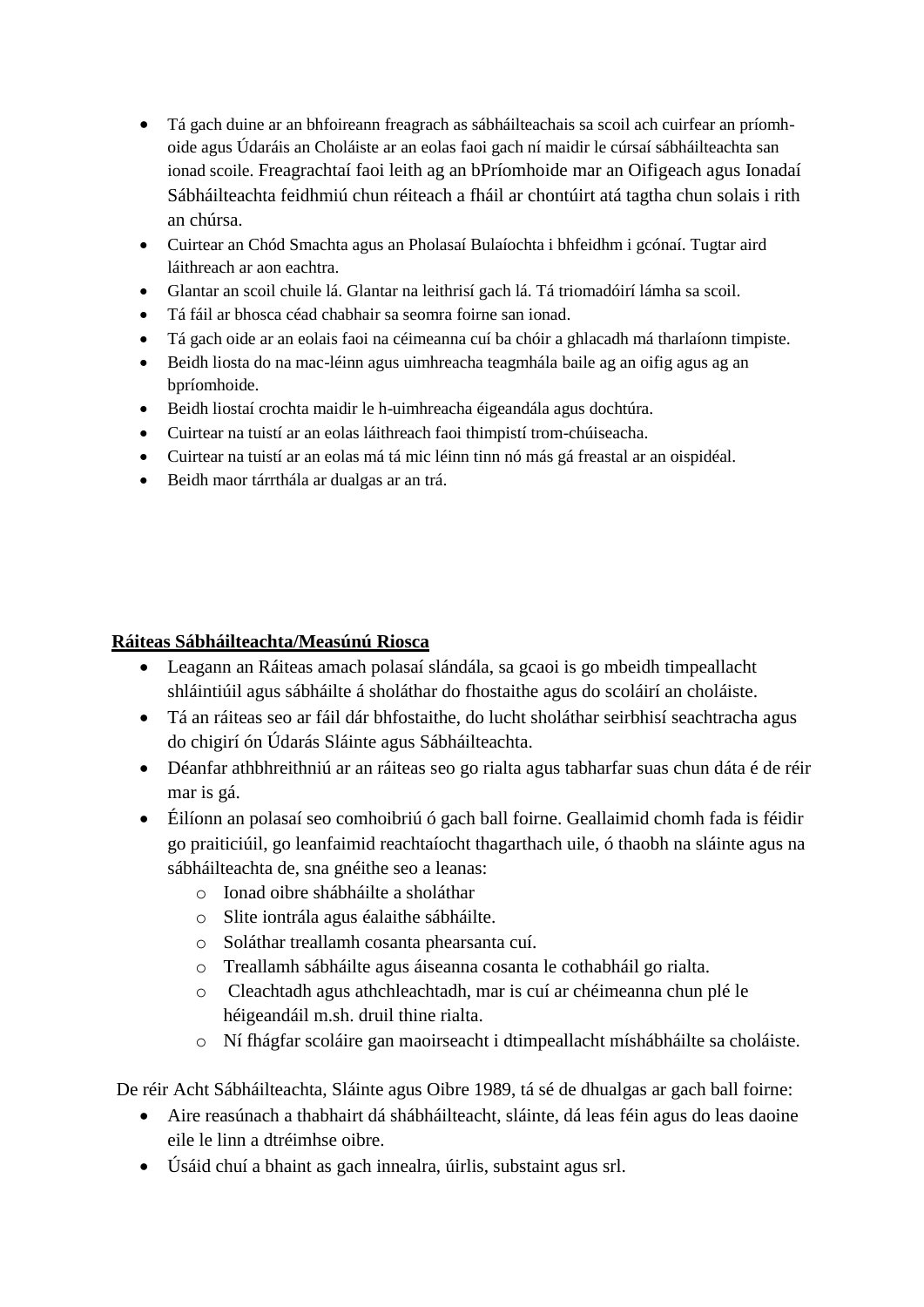- Úsáid chuí a bhaint as treallamh cosanta pearsanta.
- Cuirfear liosta contúirtí aitheanta le chéile agus léireofar na céimeanna a thógfar chun iad a leigheas. Ní féidir gach ceann de na contúirtí a leigheas, ach iad siúd gur féidir, déanfar é chomh luath agus is féidir, mar atá leagtha síos sa ráiteas. Liostáilfear go soiléir iad siúd nách bhfuil aon leigheas orthu, agus leagfar síos polasaí agus céimeanna chun an baol a bhaineann leo a mhaolú a oiread agus is féidir. Déanfar cinnte go bhfaighidh agus go síneoidh gach ball foirne an ráiteas seo.

#### **Polasaí Sláinte**

- Moltar do scoláirí meas a bheith acu orthu féin.
- Moltar do scoláirí timpeallacht shláintiúil a chothú sa choláiste.eg. seomraí/leithris a choinneáil glan, gan bia a chaitheamh timpeall.
- Más rud é go bhfuil scoláire ag tógáil leighis, moltar go mbeadh na múinteoirí ar an eolas faoi. (Foirm Tinneas agus Alleirgé le líonadh roimh ré) Níl cead ag aon mhúinteoir cógas a thabhairt d'aon scoláire faoi 18 mbliana d'aois.
- Má tharlaíonn timpiste do scoláire, cuirfear tuismitheoir/caomhnóir ar an eolas láithreach nó déanfar socrú cuí. Líonfaidh an múinteoir a bhí i láthair foirm - tuairisc ar thimpiste - chomh luath agus is féidir, agus gheobhaidh sé/sí eolas ó fhínné eile a bhí i láthair.
- Cuirfear údaráis agus múinteoirí an choláiste ar an eolas faoi más rud é go bhfuil aon fhadhbanna sláinte m.sh. epilepsy, diaibéiteas. Ba chóir go mbeadh eolas ar fáil do mhúinteoirí, de bhreoiteachtaí atá ar scoláire cláraithe conas cabhrú leis an scoláire sin.
- I gcás scoláire le ailléirgí(allergies), ba chóir don tuismitheoir eolas cuí ina thaobh a chur ar fáil d'údaráis agus do mhúinteoirí an choláiste.
- Moltar go bhfostófar múinteoir amháin ar an bhfoireann, más féidir, go bhfuil cúrsa céadchabhrach déanta acu.

## **Timpistí**

Cé go ndéanfar gach réamhchúram faoinár Ráiteas Sláinte agus Sábháilteachta chun a chinntiú go mbíonn leanaí slán, tuigimid go dtarlóidh timpistí. Deanfar cúntas a choimeád ar thimpistí inár leabhar eachtraí agus leanfar cleachtas cuí na scoile faoi mar atá inár bpolasaí timpistí mar chuid de Shláinte agus Sábháilteacht & Polasaí Garchabhrach.

#### **Polasaí Garchabhrach**

- Tá an bosca garchabhrach le fáíl san oifig
- Beidh bosca / mála garchabhrach ag an loch & an trá chomh maith
- Tá measúnú le déanamh ag an múinteoir atá ag feitheoireacht ar aon ghortú a tharlaíonn do aon dhalta atá faoin chúram. Má tá amhras air an múinteoir ba chóir dó/di dul i dteagmháil leis an bPríomhoide/Leas Príomhoide láithreach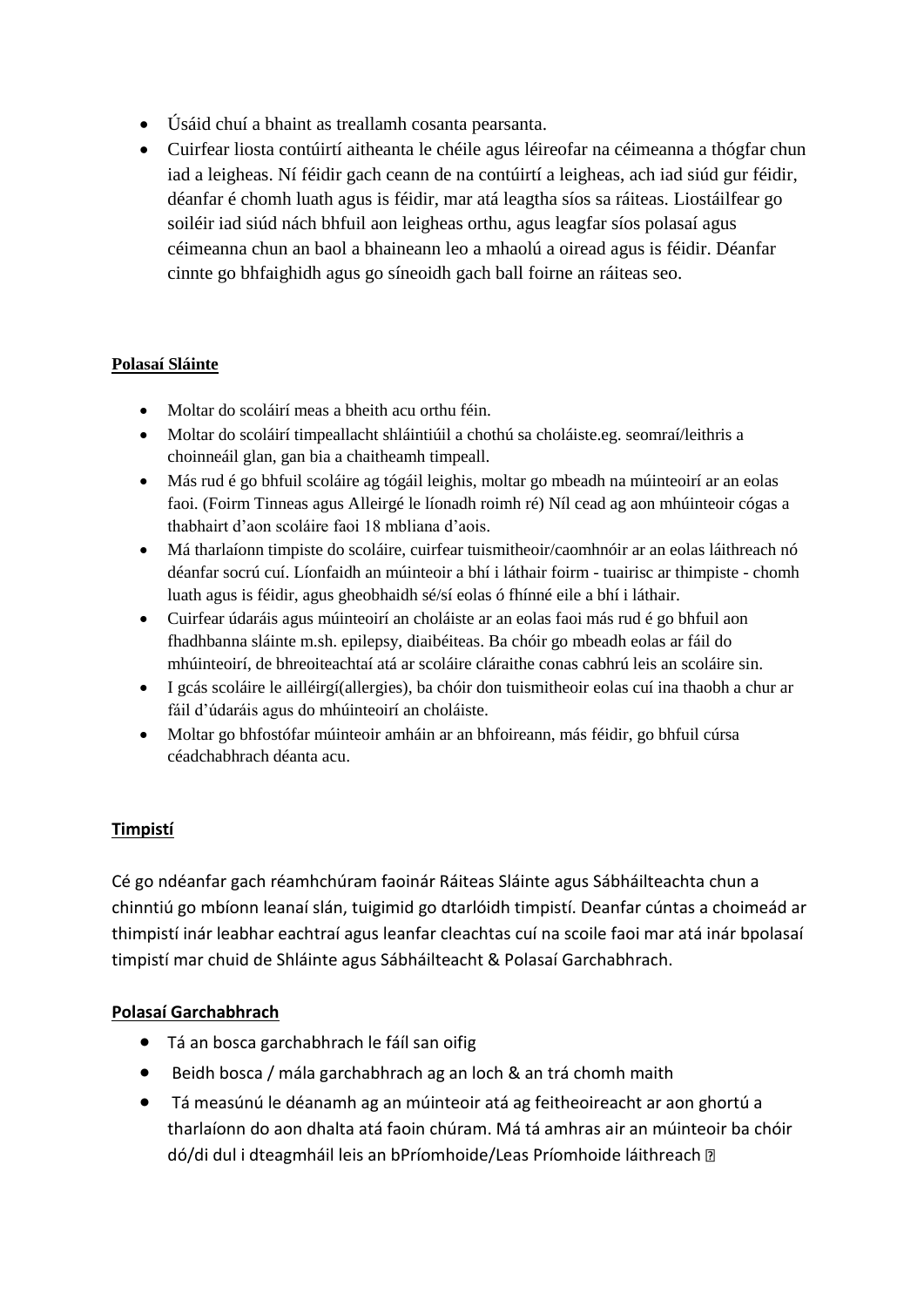- Má tá mion-ghortú i gceist ba chóír an dalta a thabhairt chuig na oifige chun cóir leigheas a chuir ar. Ba chóír miotóga a chaitheamh i gcónaí
- Má tá níos mó ná mion-ghortú i gceist is cóir teagmháil a dhéanamh leis an dochtúir atá ar dualgas láithreach agus comhairle a fháil uaidh faoin mbealach is fearr déileáil leis an dalta. Más gá ba chóír an dalta a thabhairt chuig an dochtúir
- Má tá contúirt ann an ghasúr a chorraí cuirtear fios ar dochtúir / otharcharr. Beidh ar an múinteoir cuntas i leabhar na n-eachtraí ar aon thimpiste a tharla

#### **Scolairí ag taisteal i ngluaisteáin na foirne**

- Ní iompraíonn múinteoirí páiste ina (h)aonar ina ngluaisteáin.
- Dar ndóigh bheadh cásanna eisceachtúla ag baint lena leithéid san m.sh. in am an ghátair & na práinne, ar leas an scolaire, uair a bheadh scolaire i mbaol.

Cóilín Ó Domhnaill (Stiúrthóir) Sean de Paor (Stiúrthóir) *Cóilín Ó Domhnaill Sean de Paor 23/04/22 23/04/22*

## **Polasaí maidir le Mí Úsáid Alcól agus Substaintí**

Baineann an polasaí le: Pobal an choláiste

#### **Cúis**

Chun sláinte agus sábháilteacht a chinntiú do ghach éinne.

#### **Aidhmeanna**

- Sláinte agus sábháilteacht a chinntiú.
- Oiliúint a thabhairt ar na contúirtí a bhaineann le hábhair mhídhleathacha agus dainséaracha.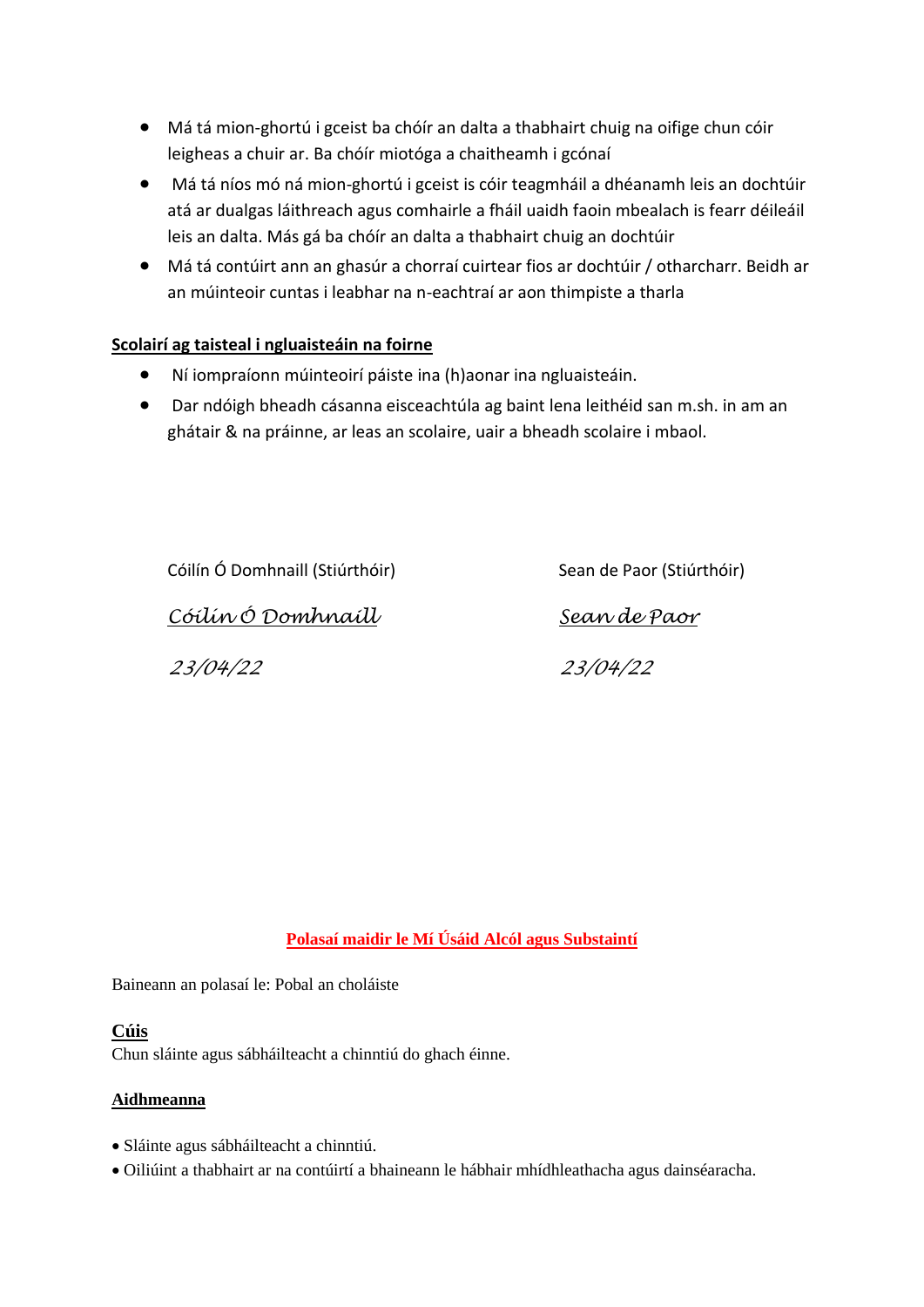Freagracht a chothú i measc scoláirí.

# **Ábhar**

 Ní cheadaítear do scoláirí faoi 18 mbliana alcól, drugaí ná aon substaint mídhleathach eile a úsáid sa choláiste ná sa teach lóistín ná in aon áit eile sa cheantar le linn an chúrsa.

- Ní cheadaítear do scoláirí faoi 18 mbliana alcól a cheannacht le n'úsáid sa choláiste ná sa teach lóistín ná in aon áit eile sa cheantar le linn an chúrsa
- Ní cheadaítear do scoláirí faoi 18 mbliana drugaí ná aon substaint mídhleathach eile a cheannacht le n'úsáid sa choláiste ná sa teach lóistín ná in aon áit eile sa cheantar le linn an chúrsa
- Ní cheadaítear do scoláirí brú a chuir ar aon duine eile alcól, drugaí ná aon substaint mídhleathach eile a cheannacht nó a úsáid sa choláiste ná sa teach lóistín ná in aon áit eile sa cheantar le linn an chúrsa
- Níl cead ag scoláirí dul isteach in aon teach tabhairne nó siopa eischeadúnais sa cheantar i rith an chúrsa.
- Caithfear alcól sa teach lóistín a bheith faoi ghlas.

#### **Cur i bhfeidhm**

Beidh an polasaí seo curtha i bhfeidhm ag an bpríomhoide, múinteoirí, scoláirí agus sna tithe lóistín.

Ar mhaithe le cosaint gach duine i bpobal an choláiste, i gcás go sáraítear an riail i leith ábhair mhídhleathacha agus dáinséaracha, pléfear leis mar seo a leanas:

- $\triangleright$  Cuirfear tuismitheoirí ar an eolas chomh luath agus is féidir.
- Bainfear an t-ábhar mhídhleathach nó dainséarach den scoláire agus ní thabharfar ar ais é.
- $\triangleright$  Is féidir na húdaráis chuí a chur ar an eolas.
- Féachfar ar sárú an riail seo mar ghníomh tromchúiseach agus deiléailfear leis faoi Chód Iompair an choláiste.

Cóilín Ó Domhnaill (Stiúrthóir) Sean de Paor (Stiúrthóir)

*Cóilín Ó Domhnaill Sean de Paor*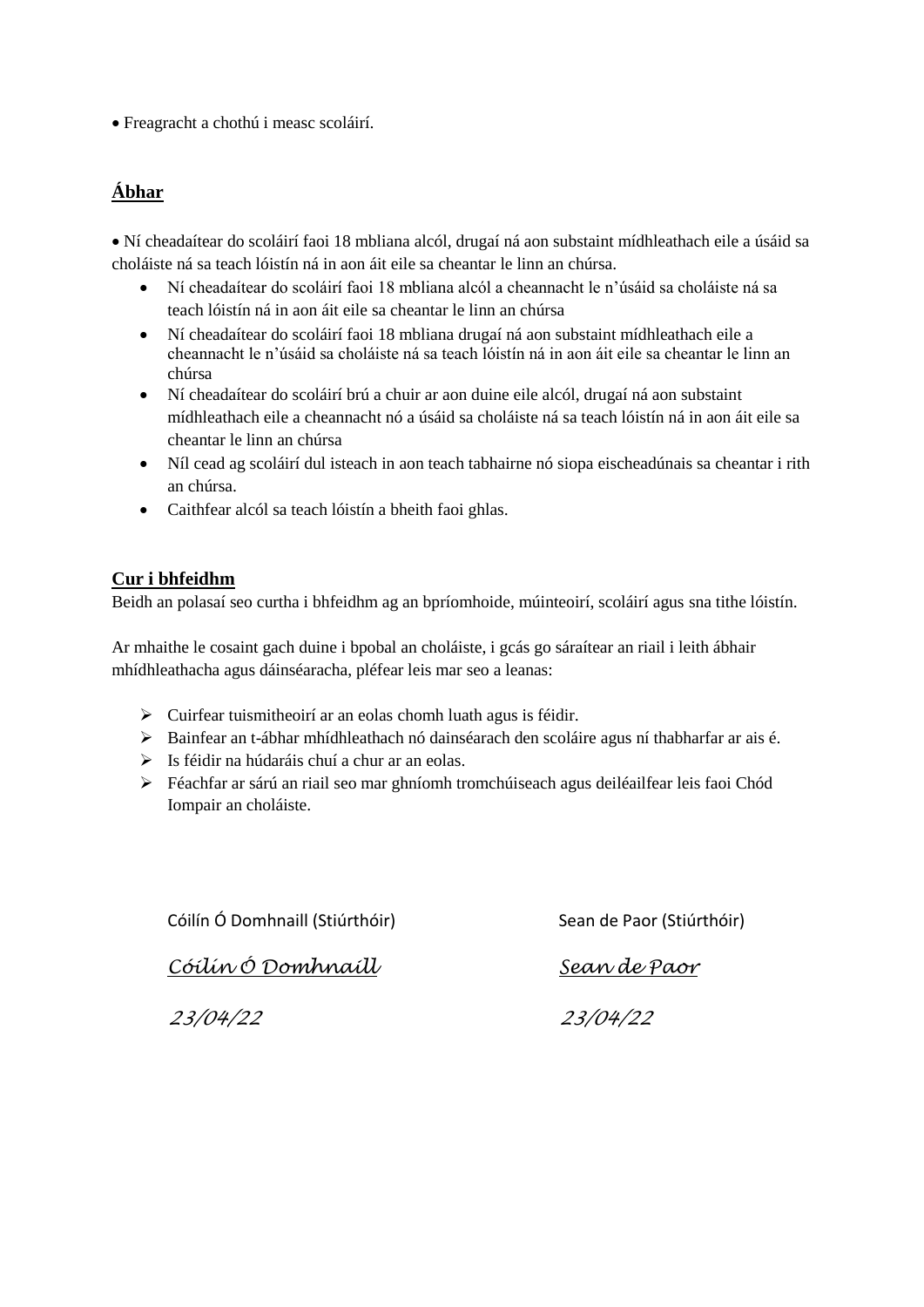# **Polasaí maidir le Gearáin**

Baineann an polasaí seo le scoláirí an choláiste, múinteoirí, foireann agus pobal iomlán an choláiste.

#### **Cúis**

Sé uaillmhian Choláiste Chiaráin Teo a chinntiú i gcás scoláirí/micléinn a bhíonn páirteach in aon cheann de chúrsaí na heagrachta go mbraithfidh siad sábháilte agus caomhnaithe le linn a dtréimhse pháirtíochta ar fad agus cosanta ó aon drochíde , mí-úsáid agus contúirt. Ach dá dtarlódh gearán, ar chúis ar bith, déileáilfear leis go scafánta chun réiteach sásúil a fháil ar mhaithe le gach duine.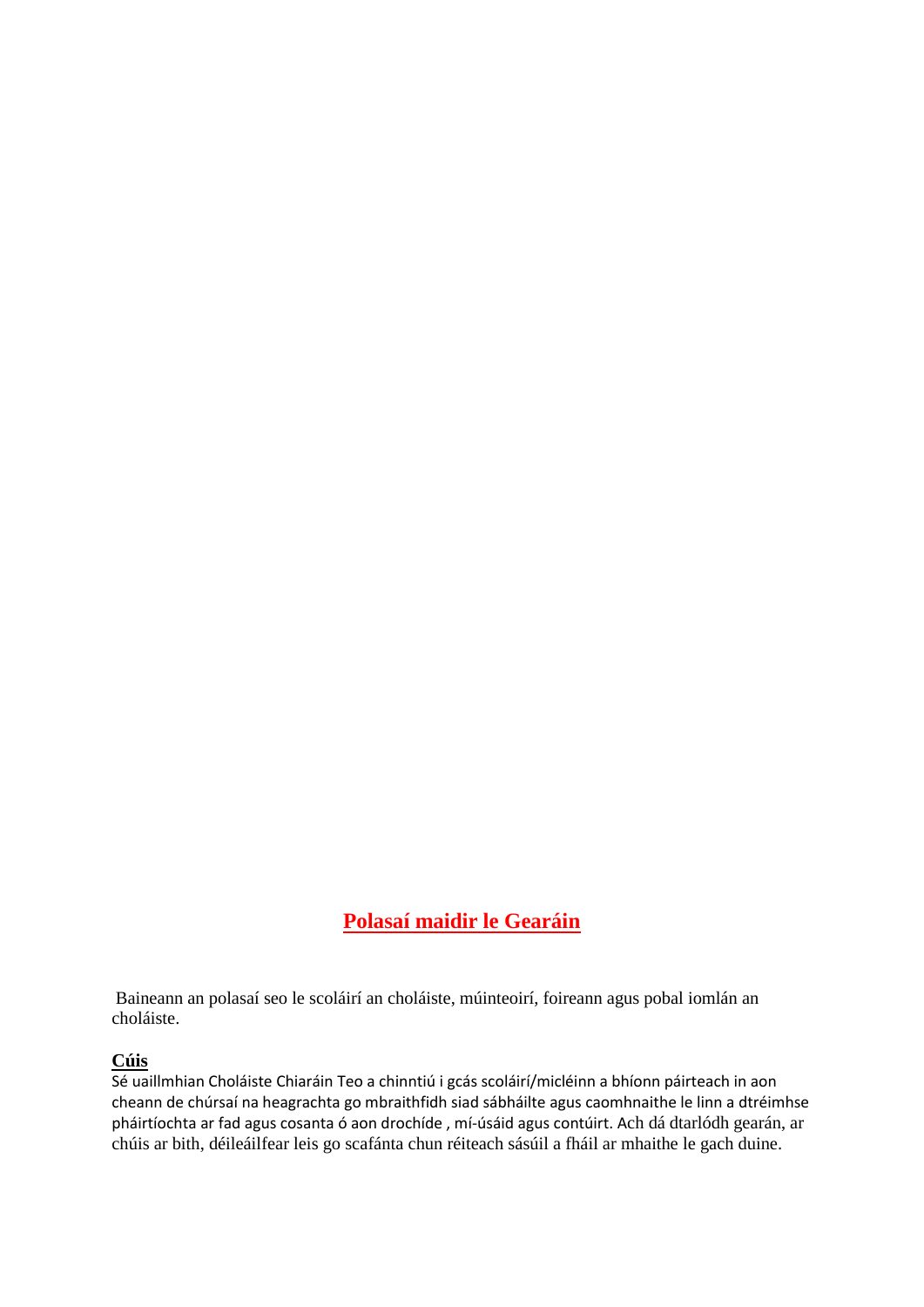#### **Aidhm**

Is é polasaí daingean na heagraíochta déileáil go prás agus go hilghabhálach agus go cothrom le haon cheist a thógtar faoi leas aon scoláire.

#### **Cur Chuige**

- Sa bhreis, déanann Coláiste Chiaráin iarracht díograiseach chun atmaisféar a chruthú ina mbíonn gaol oscailte, iontaobhach agus comhoibreach ag na scoláirí leis an eagraíocht agus go háirithe, leo siúd uile san eagraíocht agus lasmuigh di atá freagrach as a gcúram agus a ndul chun cinn.
- Cuirfidh Coláiste Chiaráin Teo an cúram sin i gcrích trí roghnú agus maoirseacht anchúramach a dhéanamh ar na tithe cónaithe ina gcuirimid na scoláirí, ar na múinteoirí agus ar an bhfoireann eile a fhostaíonn an eagraíocht agus trí féachaint chuige go bhfaigheann na scoláirí leordhóthain aire uathu siúd atá ina bhfeighil.
- Ainmnítear baill fóirne faoi leith san eagraíocht ar gach cúrsa ar a bhfuil cúram leas na scoláirí a chinntiú agus ar a bhfuil an cúram aon tuairisc nó líomhain faoi aon droch íde ar scoláire nó gearán ata ag scoláire a chur in iúl láithreach do na hudaráis cuí.
- Má tá cúis gearáin ag aon mhacléinn, tá próiséis leagtha síos sa choláiste le déileáil lena leithid.
	- o Gearán faoin bpríomhoide: cuirfear an gearán ós comhair an PO ar dtús (Bainisteoir Chúrsaí á dhéanamh seo) agus déanfar iarracht réiteach a fháil ar bhonn neamhfhoirmiúil. Muna féidir é sin a dhéanamh, rachaidh an cás ós comhair na Stiúrthóirí chun pléigh níos doimhne a dhéanamh agus réiteach a fháil. Ba chóir taifead nó nótaí a choinneáil ar aon chumarsáid a dhéantar i rith an próiséis seo.(Is le Bainisteoir Chúrsaí an freagracht seo)
	- o Gearán faoi mhúinteora: más ós cionn 18 atá an gearánach ba chóir go ndéanfaí iarracht an fhadhb a reiteach eatarthu ar dtús. Ach muna féidir, tabharfaidh an PO éisteacht don dá thaobh agus déanfaidh sé/sí iarracht theacht ar réiteach sásúil. Ba chóir don Bainisteoir Chúrsaí taifead a choinneáil ar aon chruinniú sa phróiséis seo. Muna féidir leis an PO teacht ar réiteach sásúíl, rachaidh an cás ós comhair na Stiúrthóirí.
	- o Gearán faoi aon fhostaí eile: ba chóir don gearánach labhairt leis an bPríomhoide. Muna féidir an scéal a réiteach chun sástachta an mhicléinn, rachaidh sé ós comhair na Stiúrthóirí.
	- o Má tá gearán ag tuismitheoir faoi aon fhostaí nó múinteoir, pléifidh an PO leis an fhostai/múinteoir go ndéanfar iarracht an fhadhb a réiteach. Leagfar amach céimeanna cuí atá sásúil do chaon pháirtí ag dul ar aghaidh. Muna féidir teacht ar réiteach na fadbhe rachaidh an cás os comhair na Stiúrthóirí

Cóilín Ó Domhnaill (Stiúrthóir) Sean de Paor (Stiúrthóir)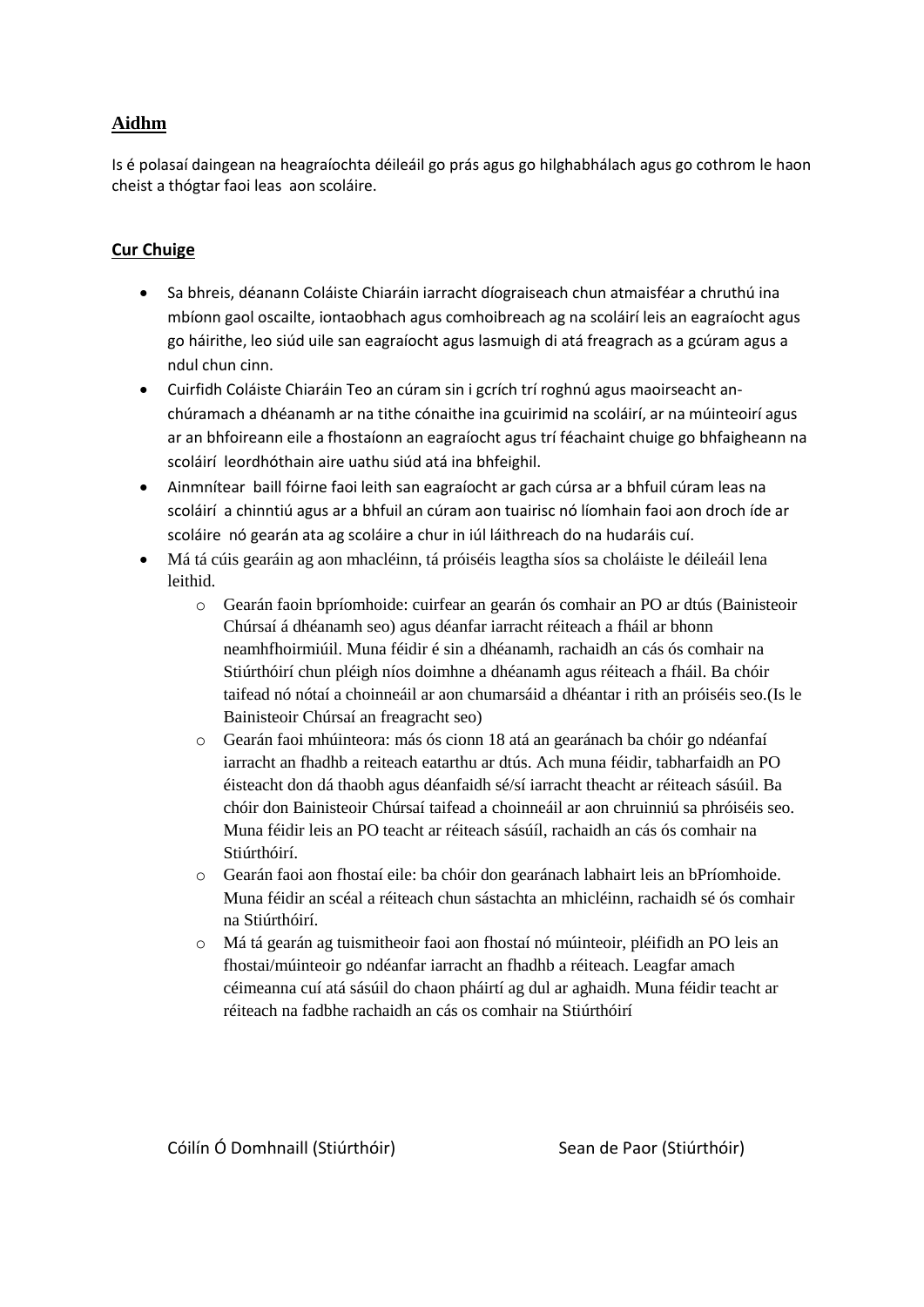*Cóilín Ó Domhnaill Sean de Paor*

*23/04/22 23/04/22*

# **Polasaí maidir le Teagmhas Criticiúil nó Géarchéimeanna**

#### **Géarchéim**

Eachtra nó sraith imeachtaí a sháraíonn cumas an choláiste feidhmiú go héifeachtach. San áireamh anseo tá:

- Bás duine de phobal an choláiste de bharr timpist, bás tobann, galar báis, nó féinmharú.
- Timpist ina ngortaítear daoine go holc.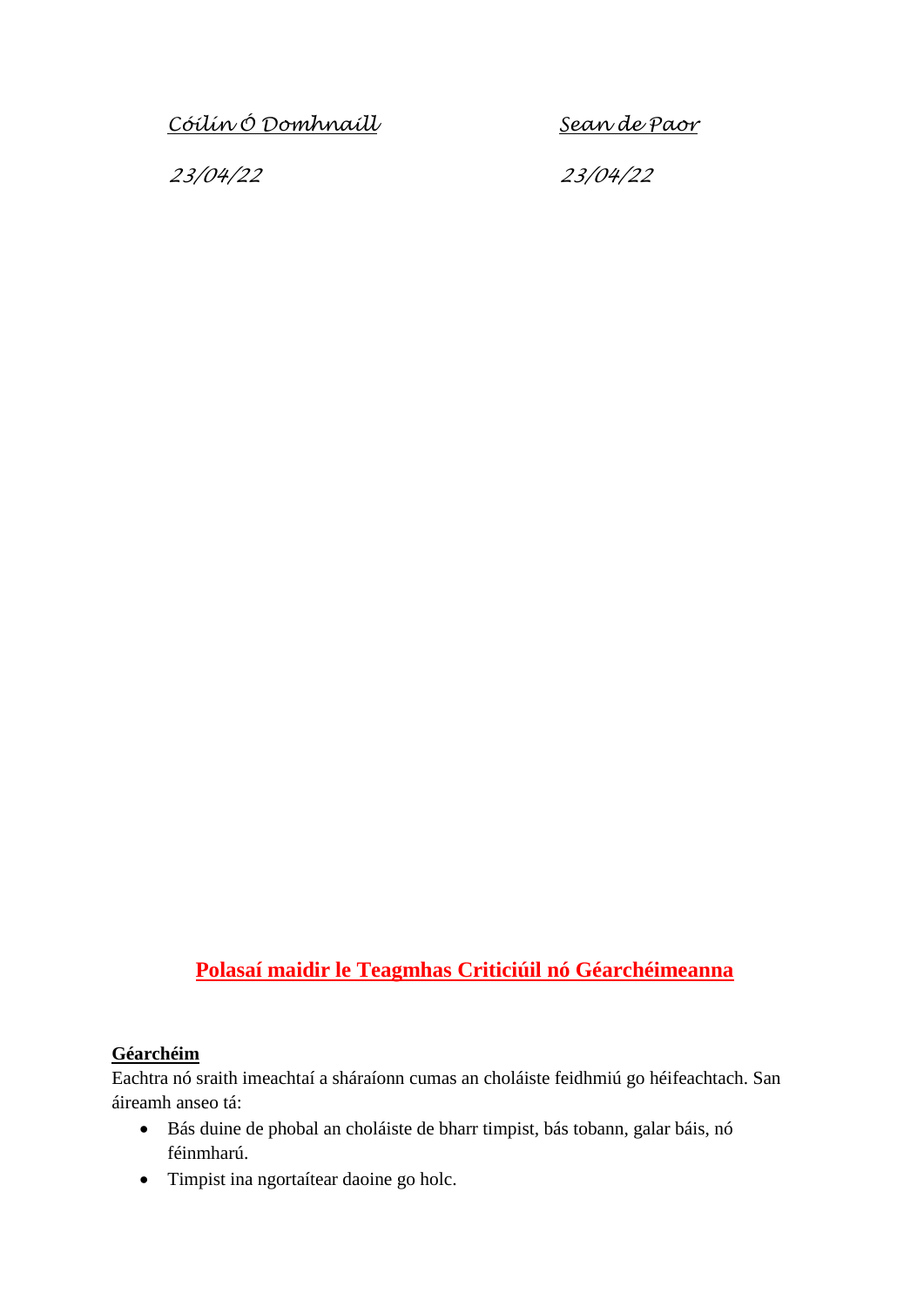- $\bullet$  Éigniú.
- Ionsaí fisiciúil ar scoláire nó ar mhúinteoir.
- Mí-usáid drugaí nó alcól
- Damáiste do fhoirgneamh an choláiste msh. tine, tuile
- Eile

### **Cúis**

- Ionas go mbeadh foireann an choláiste ábalta déileáil go hoiriúnach, tapaidh agus éifeachtúil le géarchéim.
- Chun go laghdófaí tionchar na heachtra ar bhaill foirne agus ar scoláirí.
- Mar go gcuidíonn sé le h-atmaisféar cabhrach, dearfach a chruthú sa choláiste.

### **Aidhmeanna**

- Tacaíocht a thabhairt dóibh siúd a bheadh faoi thionchar na géarchéime.
- Eolas a chur ar fáil do phobal an choláiste i gcás go dtarlódh géarchéim.
- Am a thabhairt do scoláirí an ghéarchéim a phlé agus cabhrú leo deileáil leis.
- Structúir tréadchúraim a laidriú sa choláiste agus athbhreithniú a dhéanamh orthu nuair is gá.
- Greasáin thacaíochta a bheith ar fáil go práinneach

## **Ábhar**

- Foireann Bhainistiú Géarchéime a bheith sa choláiste.
- Roghnóidh an príomhoide an Fhoireann Bainistiú agus beidh an PO mar cheannaire ar an ngrúpa seo. (Stiúrthóirí/LPO ar an bhFoireann Bainistiú Géarchéime chomh maith)
- Bheadh freagracht ar dhuine don fhoireann, go hiondúil an PO, deileáil leis na meáin, mar an t-aon urlabhraí oifigiúil.
- Chomh fada agus is féidir chuirfí liosta de shaineolaithe san réimsí géarchéime thuasluaite i dtoll a chéile agus ghlaofaí orthu in am an ghátair chun comhairle a chur ar an bhfoireann ghéarchéime maidir leis an tslí is fearr deileáil le toradh na géarchéime.

## **Cur i bhfeidhm**

- Is faoin bhfoireann bainistiú géarchéime a bheadh sé plean a leagan amach don bhealach is fearr chun deileáil le tionchar na géarchéime faoi leith a tharlaíonn.
- Cuirfidh an príomhoide agus baill eile an fhoireann bainistiú na páirtithe cuí ar an eolas.